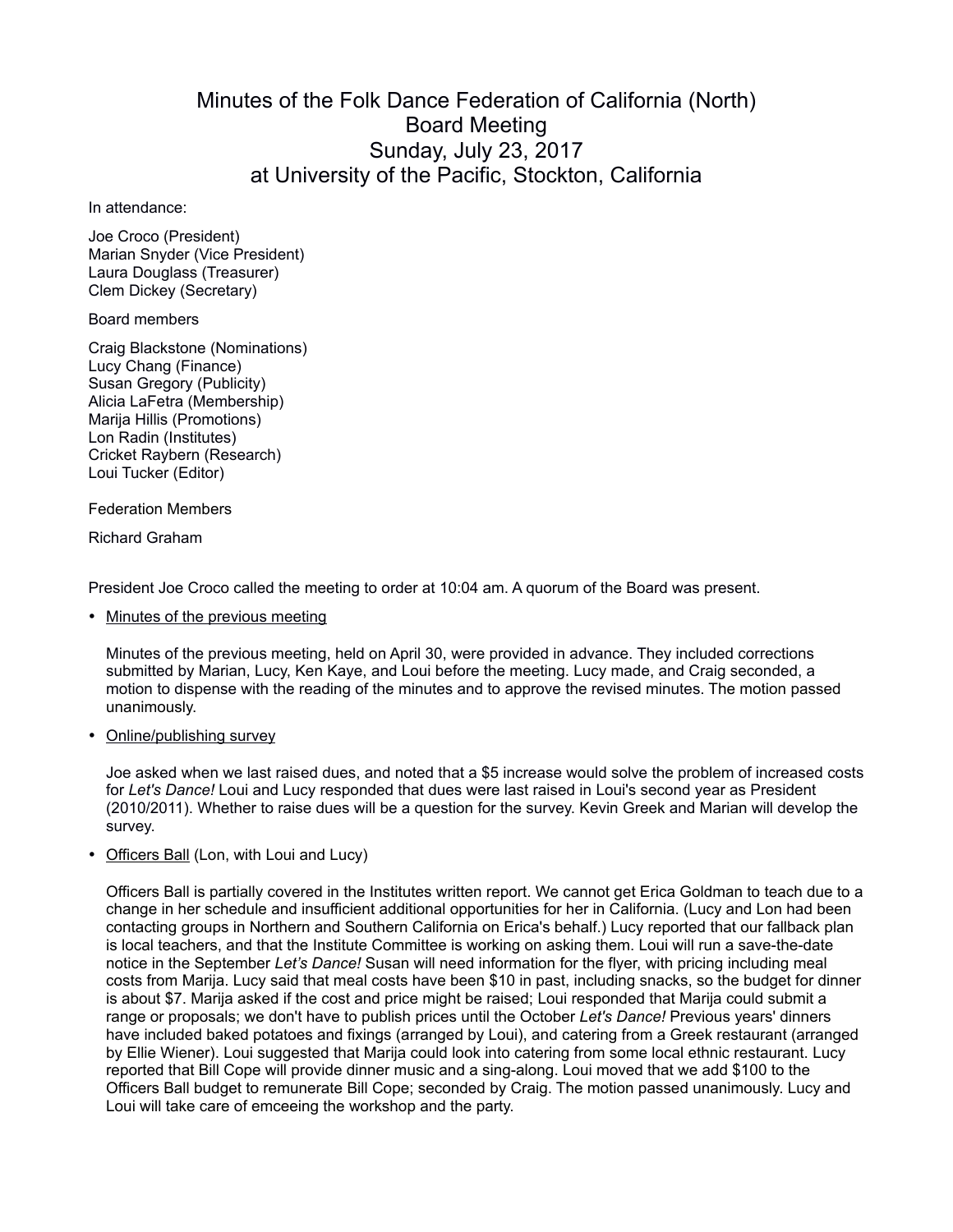• President (Joe)

Joe is working on his *Let's Dance!* column, which will probably cover his vintage dance trip to Europe.

• Treasurer (Laura) – written report included

*Let's Dance!* expenses are running a little less than expected. Laura transferred \$300 from the General fund to Insurance to cover insurance for some clubs who were or are late with payments. Insurance expense was \$5766.90; income was \$5000. We can expect more income as the late clubs pay. Lucy noted that promotions expense exceeded the budgeted amount, \$50. Loui responded that the expense was for Chronicle ads, and should have come from the Jim Kaumeyer fund rather than the General fund. Laura will fix that with a transfer.

Lon noted that membership and subscriptions income was only half of what was budgeted; Laura replied that the budgeted amount was for the full year but income so far covers only half a year.

Loui moved to approve the Treasurer's report, seconded by Lucy. The report was approved unanimously.

Loui asked for a list of donors and donations; Laura will provide that, including Amazon Smile income.

• Secretary (Clem)

In April Clem received about 40 instances of Board Minutes from Bill Lidicker, 26 of which were missing from or incomplete on our web site. He scanned the missing copies and forwarded them to webmaster Kevin Greek for inclusion on the site.

• Vice President (Marian)

Marian will work with Kevin Greek on *Let's Dance!* membership survey.

• Past President (Loui for Kevin Greek) - written report included

Kevin has updated our website, a process which took most of his free time in May and June. The pages look slick and modern, and we have a new web host with lower hosting fees. Kevin and Loui will meet about management of the site and establishment of a backup webmanager.

• Membership (Alicia) – written report

We are back to having over 400 members - at 401.

• Editor (Loui)

Loui is looking for a local proofreader to supplement Karen Bennett. The last issue confused the identities of two local people (Jim Carroll and Jim Burke); missed a PFDC council party, and missed a save-the-date. We need someone who knows most of our local people. The process for incoming items is under review and modification to avoid such misses in the future. Craig suggested sending the proofs to a team. Alicia, Craig, Laura, Joe, and Lon volunteered. Loui noted that she needed 24 hour turn-around; Lucy thanked the new team in advance.

• Finance (Lucy)

Lucy intends to develop the next budget as a corporation would: in September she will ask committee chairs to provide budgets (income and expenses) for their areas. The same will apply to the Officers Ball. She wants to give "department people" responsibility and she does not want to assume what each chair will request. The proposal met with general acclaim. Loui noted that Lucy had used the same process as President with mixed results, Lucy noted that her recollection was that the idea was a bit novel and the Board had a lot on its plate. Laura noted that as Finance Chair the effort would have more focus.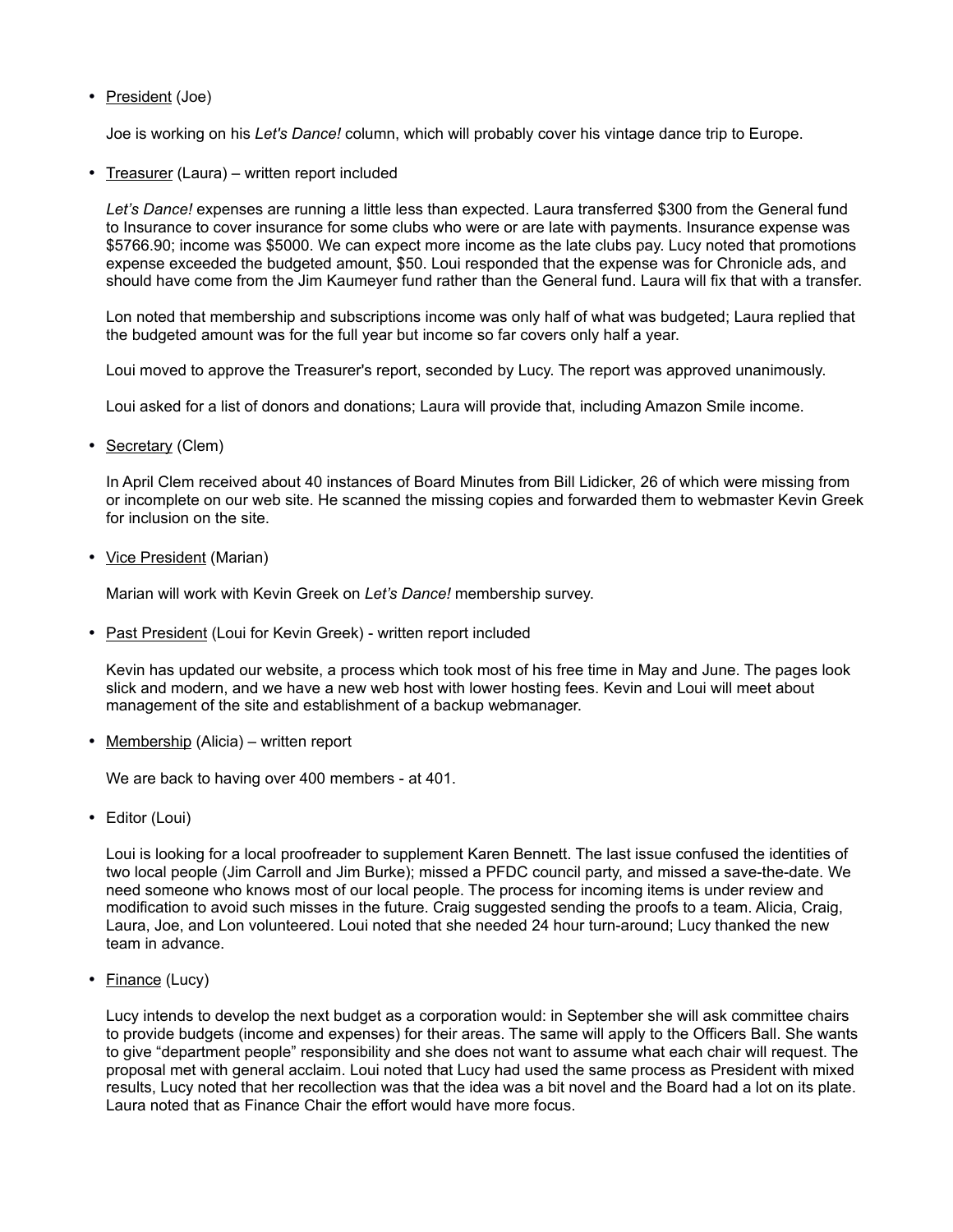• Institutes (Lon) - written report included

Institutes were covered by the Officer Ball report above; Loui noted that we currently have no other Institutes, but that the Committee could coordinate Master Teacher appearances.

• Scholarships (Lucy, for Gary Anderson)

We may need to clarify our policy for awarding scholarships. For example, we generally prefer first-time awardees, but we do not categorically reject repeating candidates. Loui and Cricket noted that it may take several years to develop a dancer's potential. Loui noted that the scholarship guidelines are on the scholarship web page, and are possibly also on the application form. Lucy asked that suggested changes and additions to the criteria be sent to the Chair (Gary Anderson), who will forward them to the Committee.

• Research (Cricket)

Lucy has joined the Committee. Bill and Louise Lidicker are missing Stockton; their contributions will be limited since they did not attend camp. If you see people who make notes during dances, please connect them to the Committee.

- Parliamentarian (Bill Lidicker/absent) no report
- Promotions: Kevin Greek and Vick Vickland are the only outstanding requests; there has been no new activity from Vick. Loui noted that Vick Vickland is at camp this week, and his health is improved.

Laura reminded the Board that she had proposed an online banner ad in dance-forums.com at the February Board meeting, and sent information to the Board on February 13. She proposed a one-month trial; the rate for a 125x125 pixel JPEG is \$60 for one month or \$275 for six months. Loui noted that the Promotions Fund has restrictions, and that we need to check those conditions, but that these rates were cheap. Laura moved that we allocate \$275 for thumbnail banner ads on dance-forums.com; Loui seconded. The motion passed unanimously. Susan volunteers to develop the JPEG image.

• Insurance (Loui for Ken Kaye)

Four clubs were late in responding to notices for payment; we are still waiting for checks from two.

- Publications (Susan) no report
- Archives (Loui/acting)

The Archives Committee Chair position is open. Loui is acting Chair, but does not want to Chair another Committee. Joe has acquired another doll collection via Laura's father, friends with Shirley Wiser. It consists mostly of tourist-type dolls. The Max and June Horn doll collection income so far is \$370.

• Announcement: Changs International Folk Dancers' anniversary

Changs will have its 80th anniversary in June/September 2018. Please notify Changs if you have a conflict. Loui noted that Razzmatazz Mendocino Camp is in June. Marija noted that June is not a good time due to graduations and Mendocino Camp; September is better. Joe recommended that Changs pick a date and get it listed early on our web site.

• Next BOD meeting

Loui noted that the Board meeting is often scheduled around a dance event. Joe may schedule it at Joe and Laura's house Sunday afternoon after the North/South workshop. He will also consider scheduling it in conjunction with a Movable Feet or PFDC party in September.